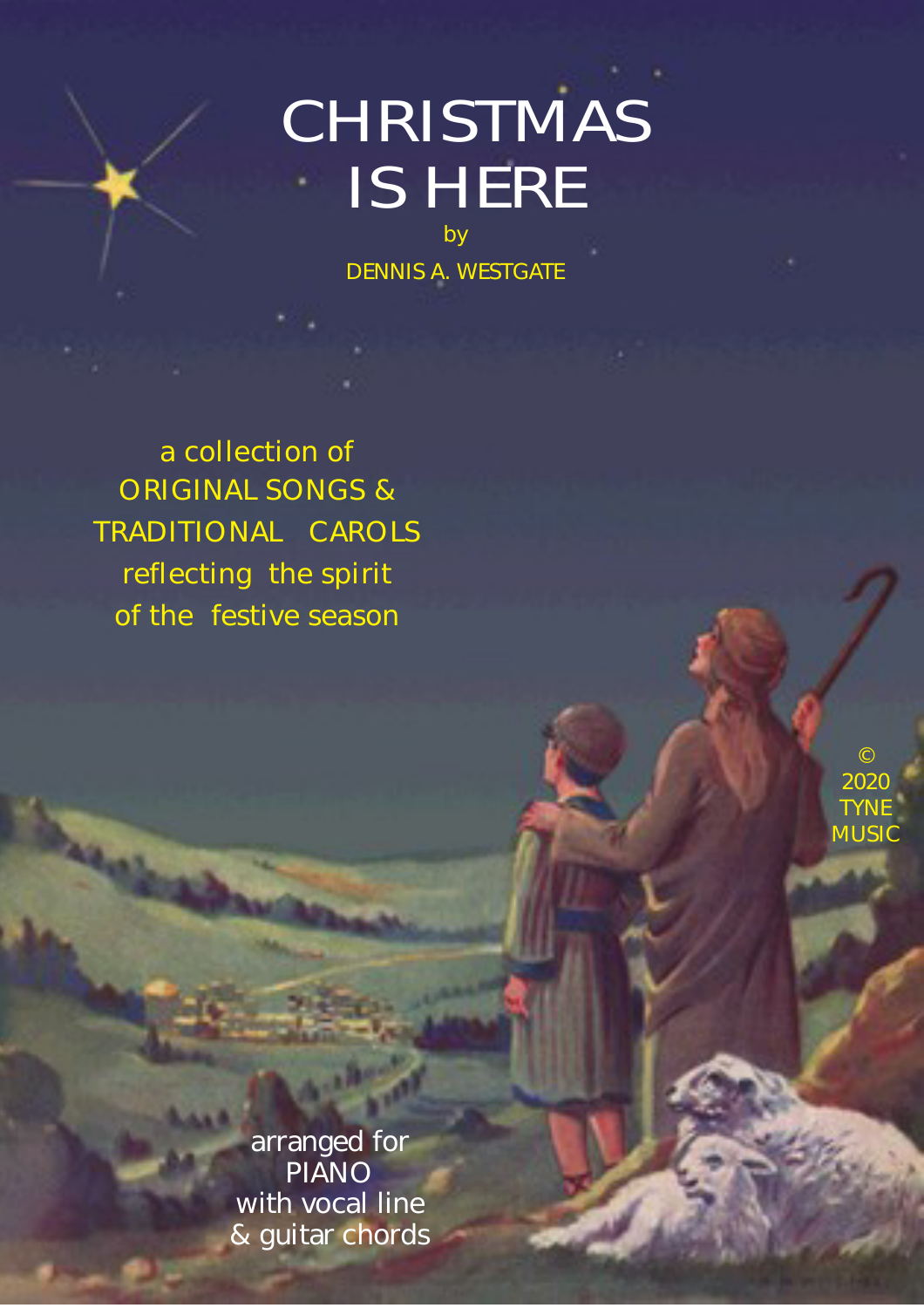



'



**CHRISTMAS IS HERE** is my own interpretation of the festive season expressed in music. The theme is based on the many and varied greeting cards we send and receive, from the traditional Christmas message, to the picturesque and jovial.

The songs I've selected for this 2nd Christmas album, are from old and well-loved traditional carols, along with some from my own Christmas musicals, plus others I've composed specifically for this album

They cover all of the moods of this joyful occasion and could be performed as a complete evening's entertainment, or alternatively individual numbers may be used for those of you looking for a little originality to spice up your existing repetoire.

Whatever you are planning in the way of your Christmas celebrations, I'm sure you will find 'Christmas is Here', a new enjoyable work to add to your Christmas collection.

#### Dennis A. Westgate

*Note: If you enjoyed the songs in this album, perhaps you'd like to*



*take a look at my other albums in this series: 'CHRISTMAS IS COMING - Ref:- DAW 2710-a also an album for 'unaccompanied voices' ' AN ACCAPELLA CHRISTMAS' - Ref:- DAW 2710-c*

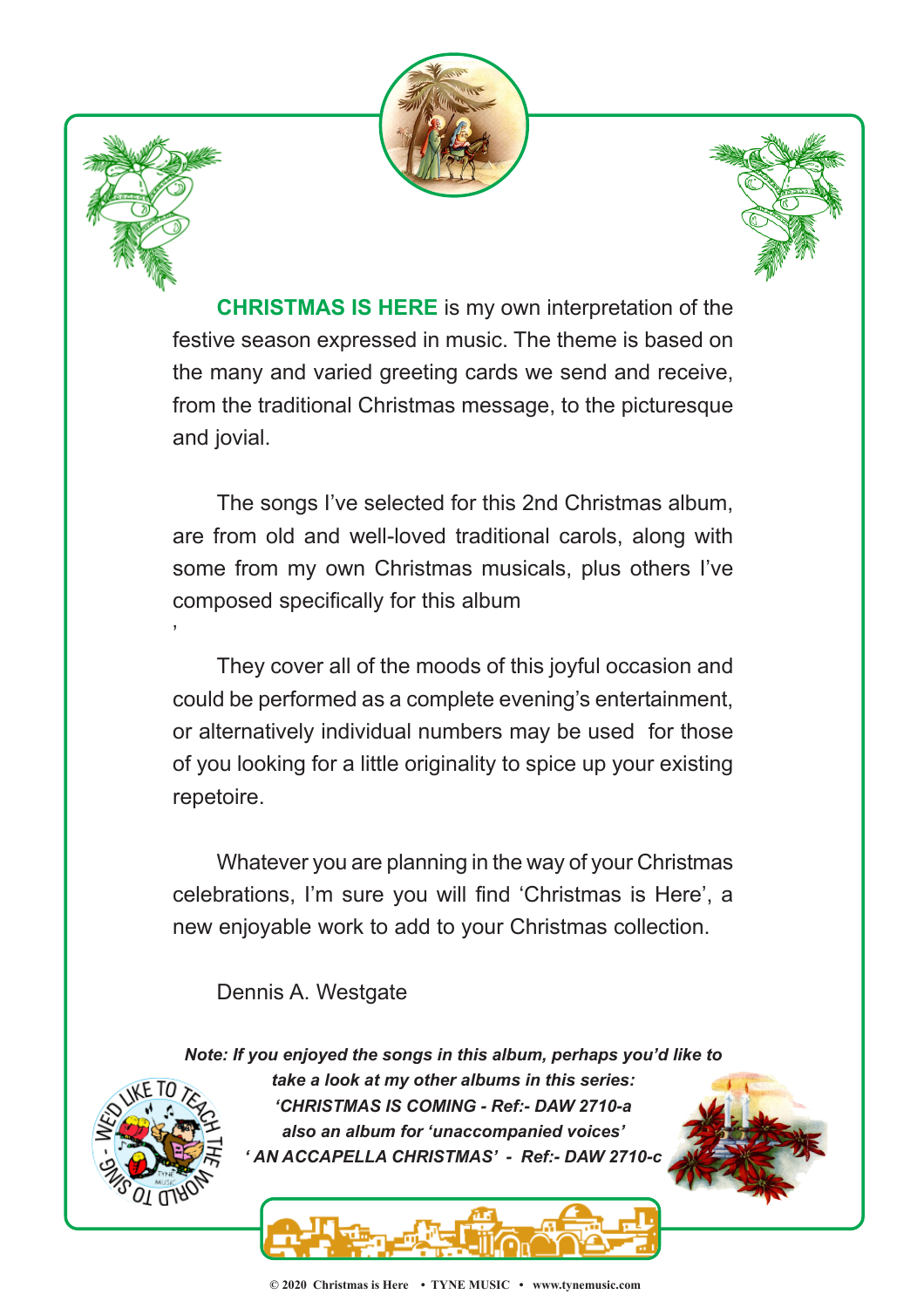





**CHRISTMAS IS HERE** 

by Dennis A. Westgate

#### **CONTENTS**



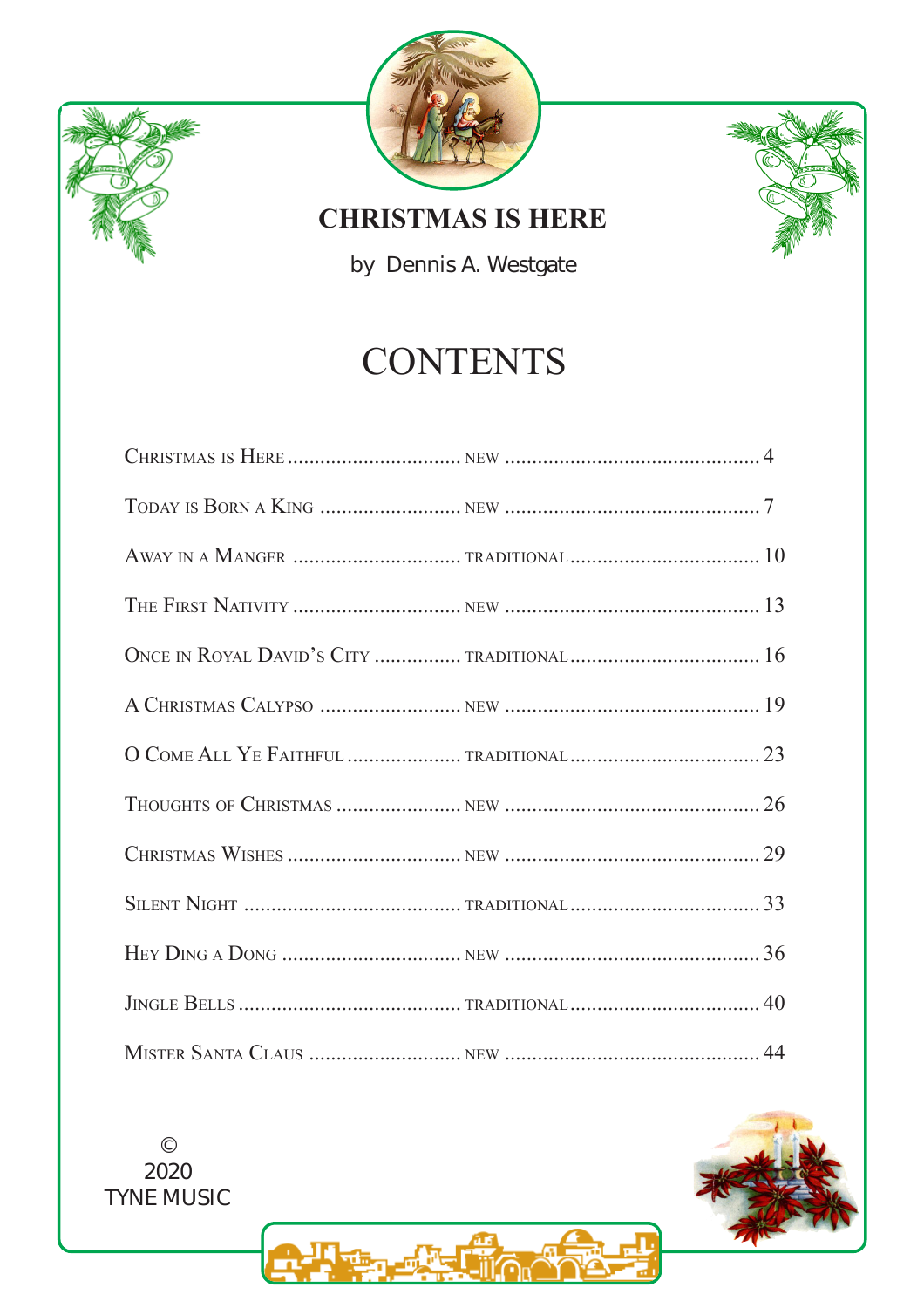





#### **CHRISTMAS IS HERE**

**(Verse 1)** Candleglow, mistletoe People hurry through the snow Children's faces all aglow There's magic in the air

*(chorus)* **For Christmas is here Yes Christmas is here So we'll wish you a merry Christmas And a Happy New Year**

**(Verse 2)** Holly green, berries red Children, time to go to bed Say your prayers, turn out the light Santa comes tonight

*(chorus)*

**(Verse 3)** Christmas cards, presents too One for me and one for you Carol singing 'round the tree With all the family

*(chorus)*

**(Verse 4)** Church bells ring, choirboys sing Born today a baby King Peace on Earth good will to all Sound the great Amen



*(chorus)*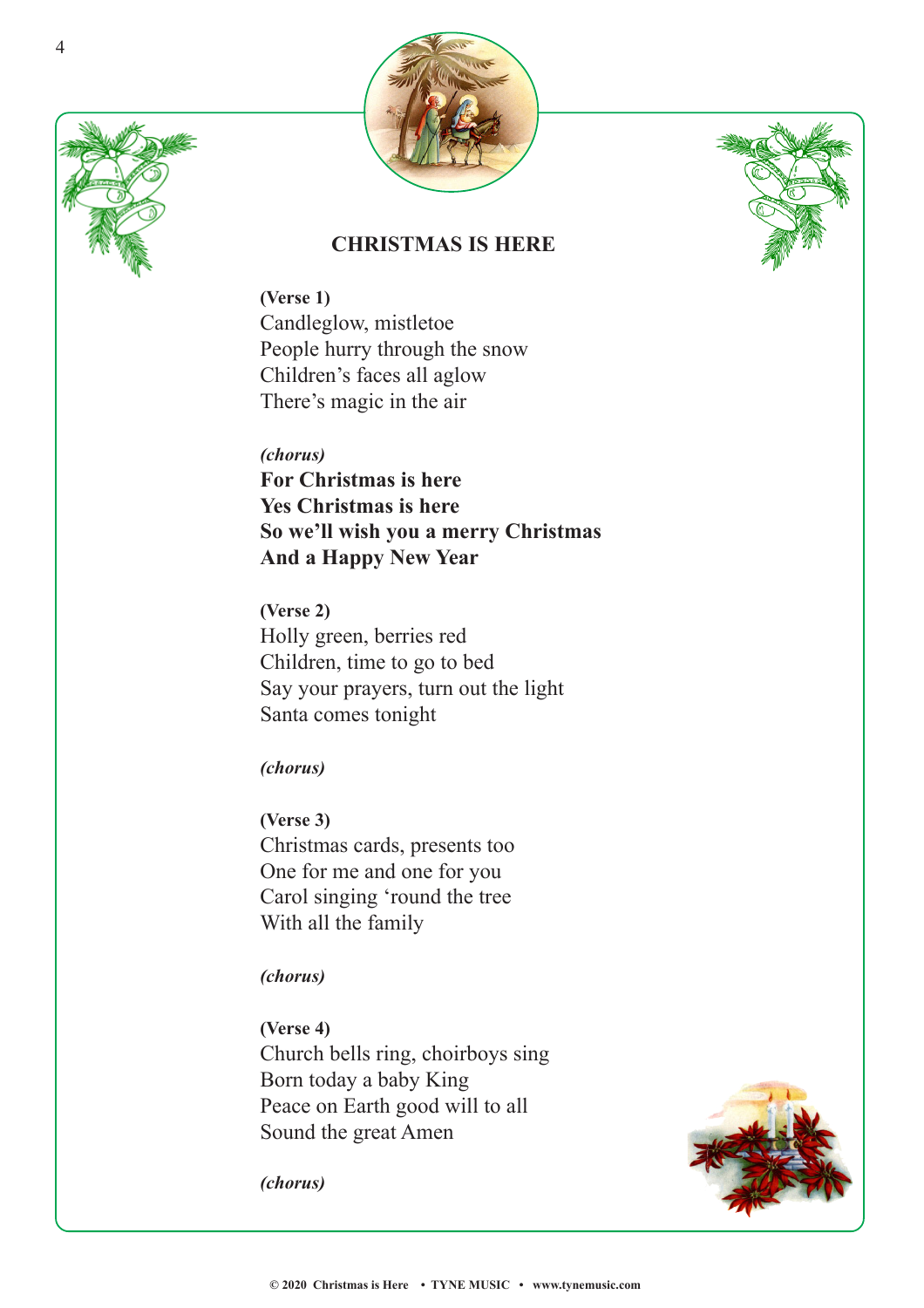#### **Christmas is Here**



**<sup>© 2020</sup> Christmas is Here • TYNE MUSIC • www.tynemusic.com**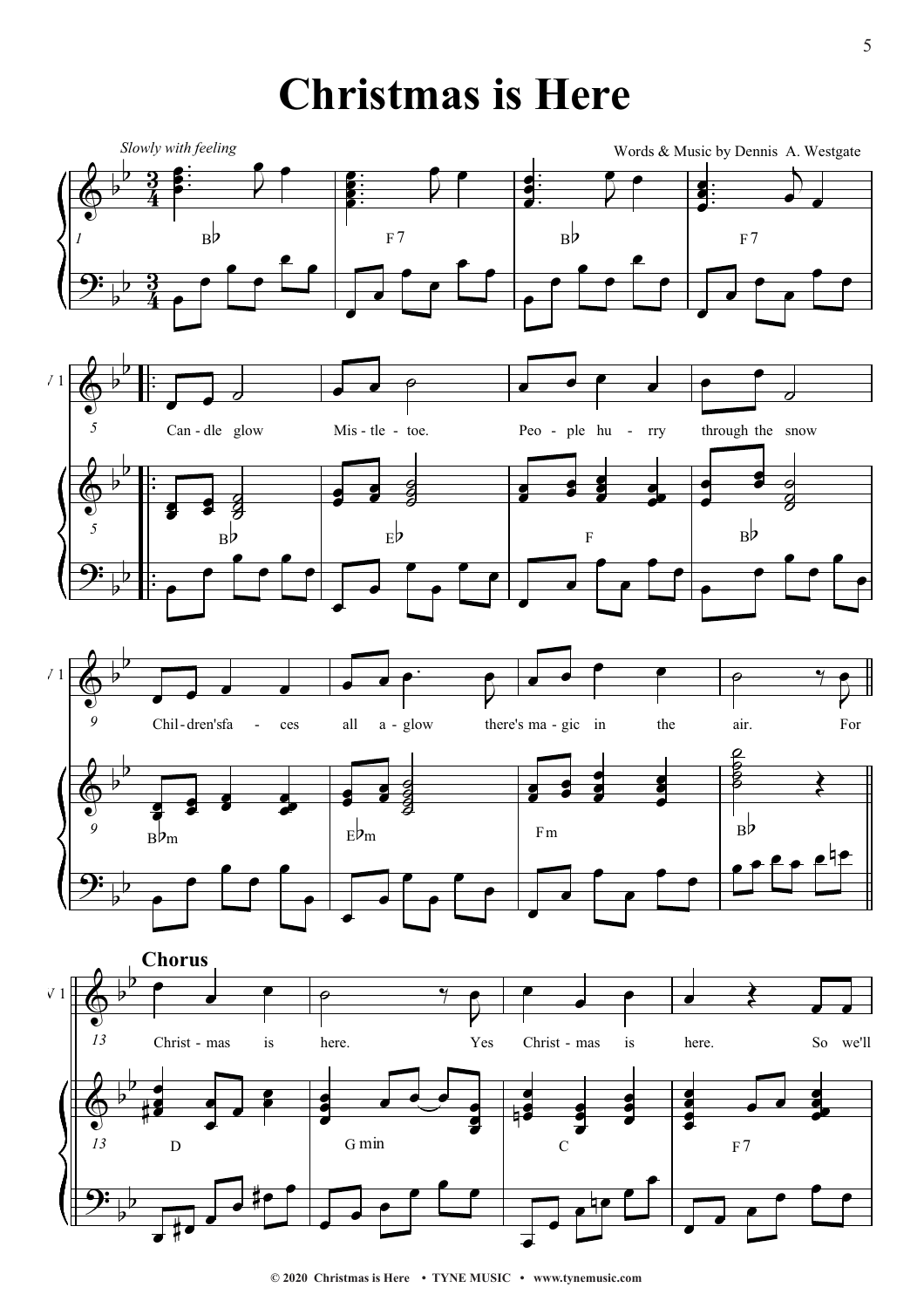#### **7oday is Born a King**

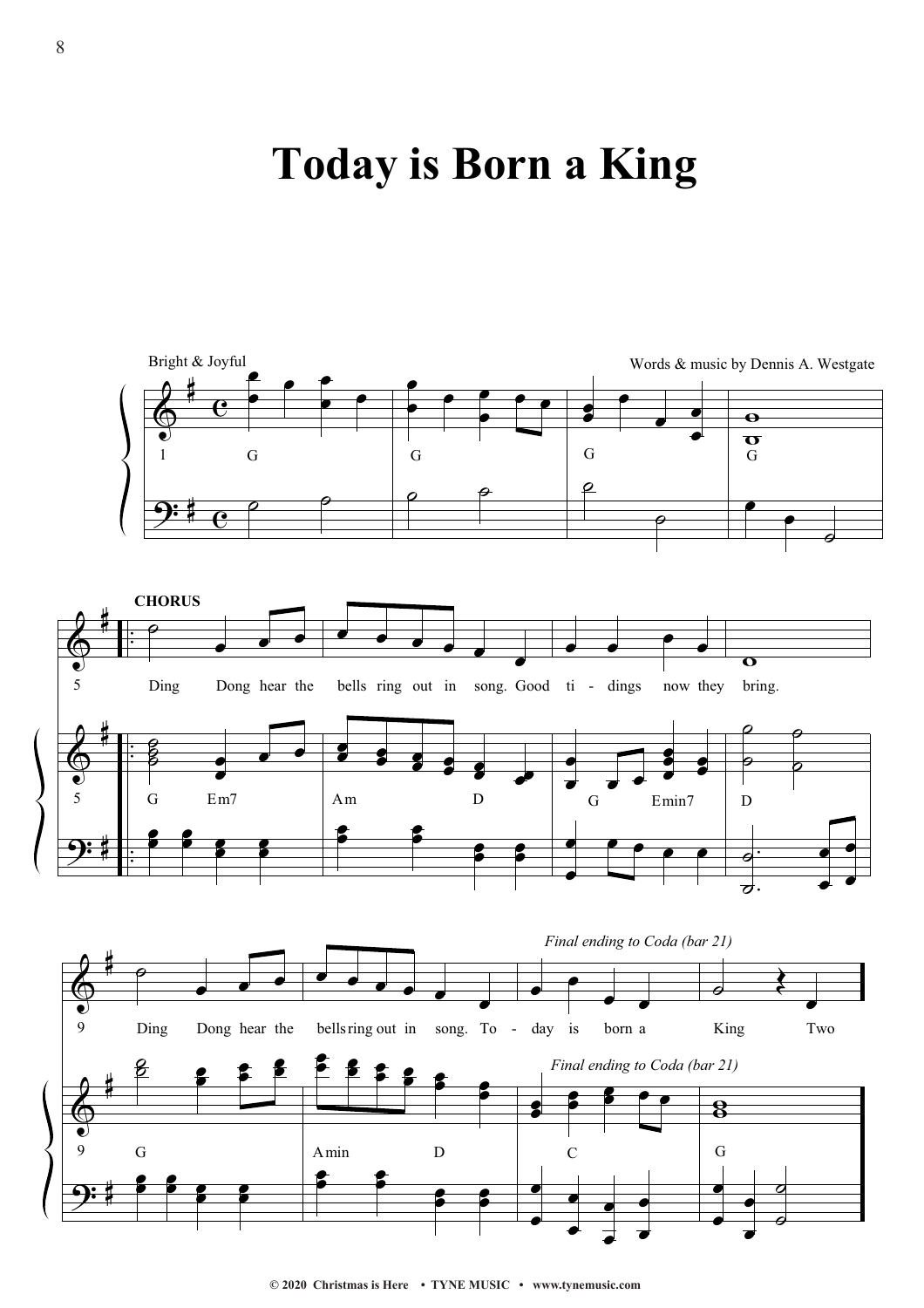**Away in a Manger** 



<sup>© 2020</sup> Christmas is Here • TYNE MUSIC • www.tynemusic.com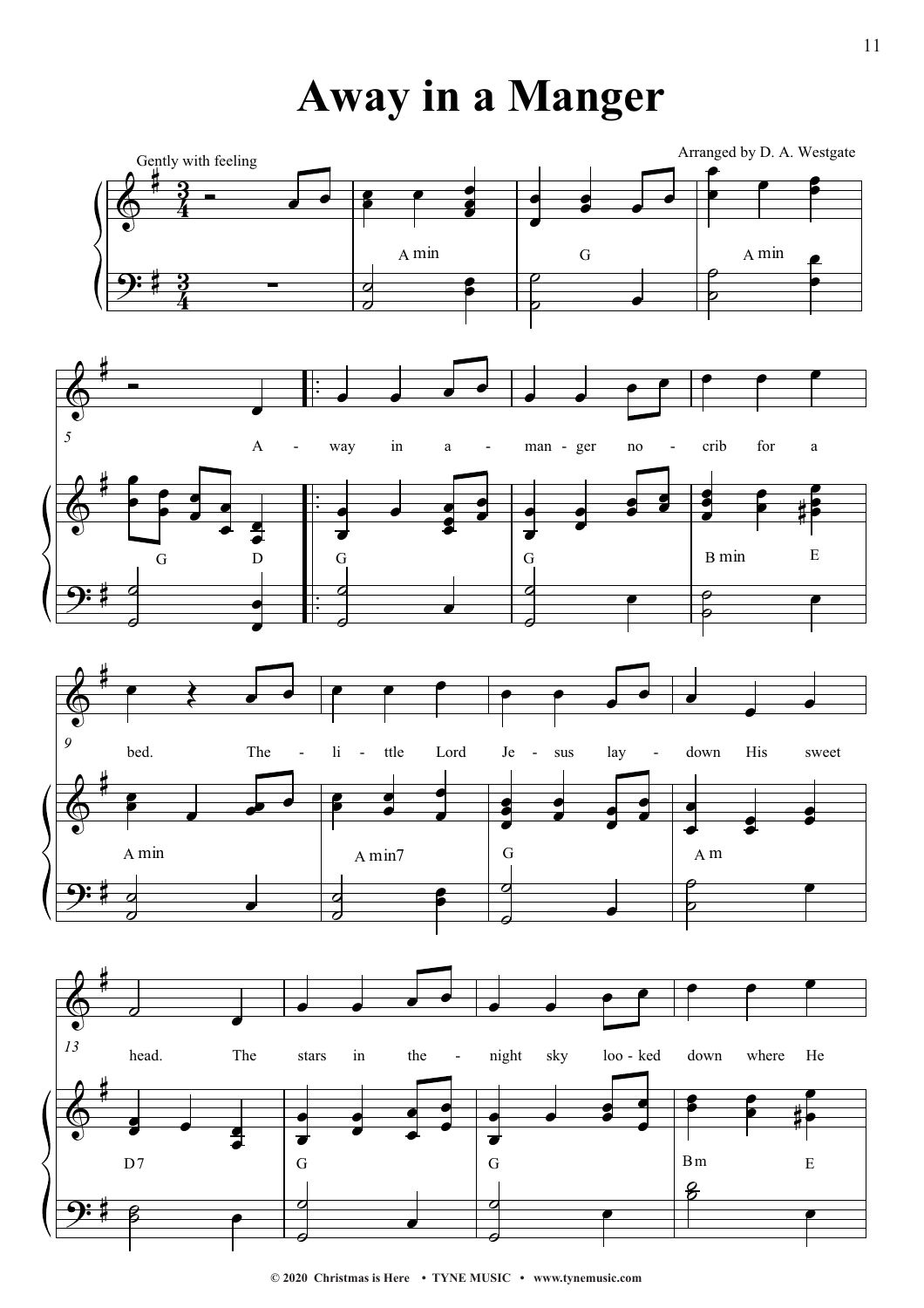### The First Nativity

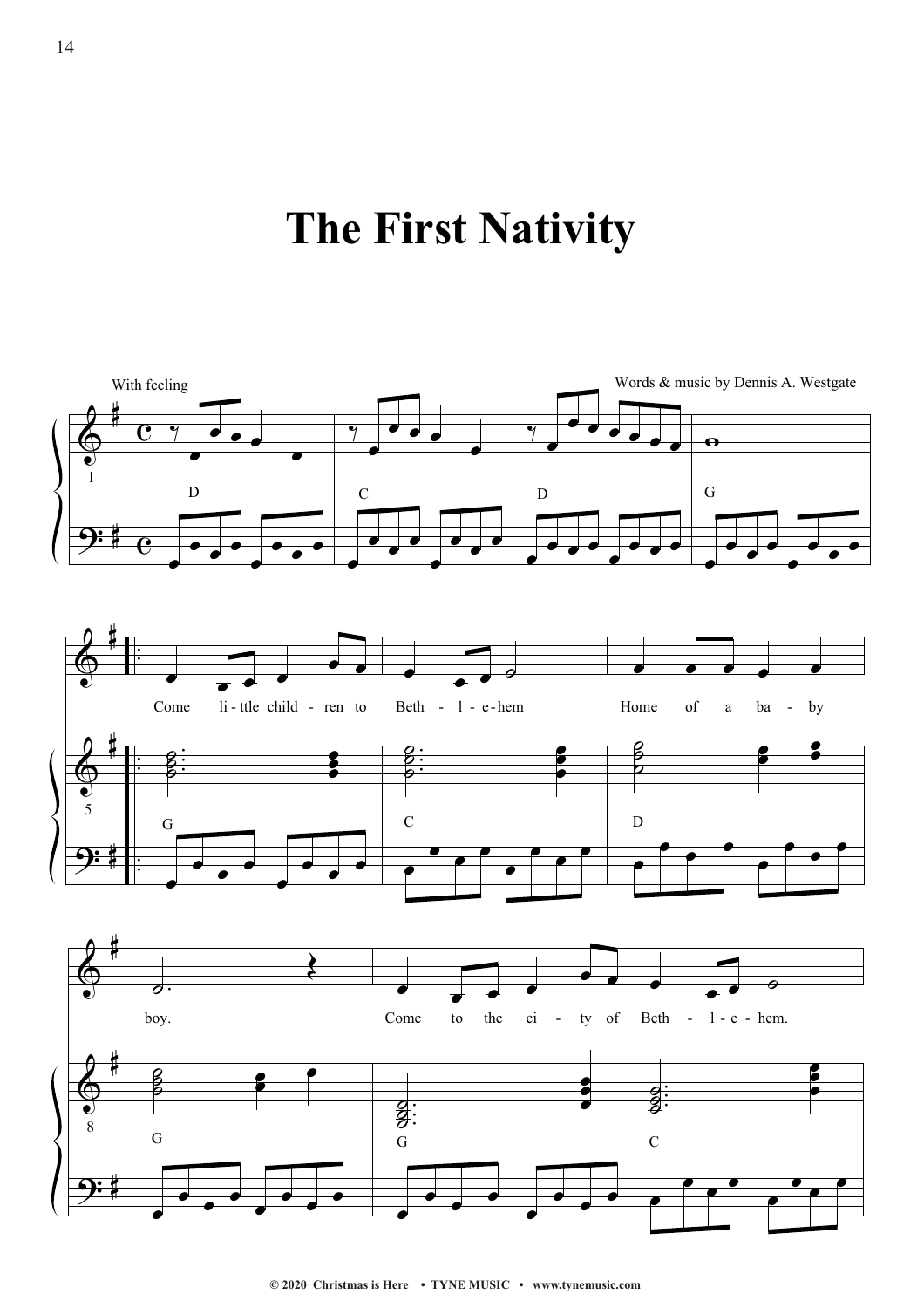#### **Once in Royal David's City**



<sup>© 2020</sup> Christmas is Here • TYNE MUSIC • www.tynemusic.com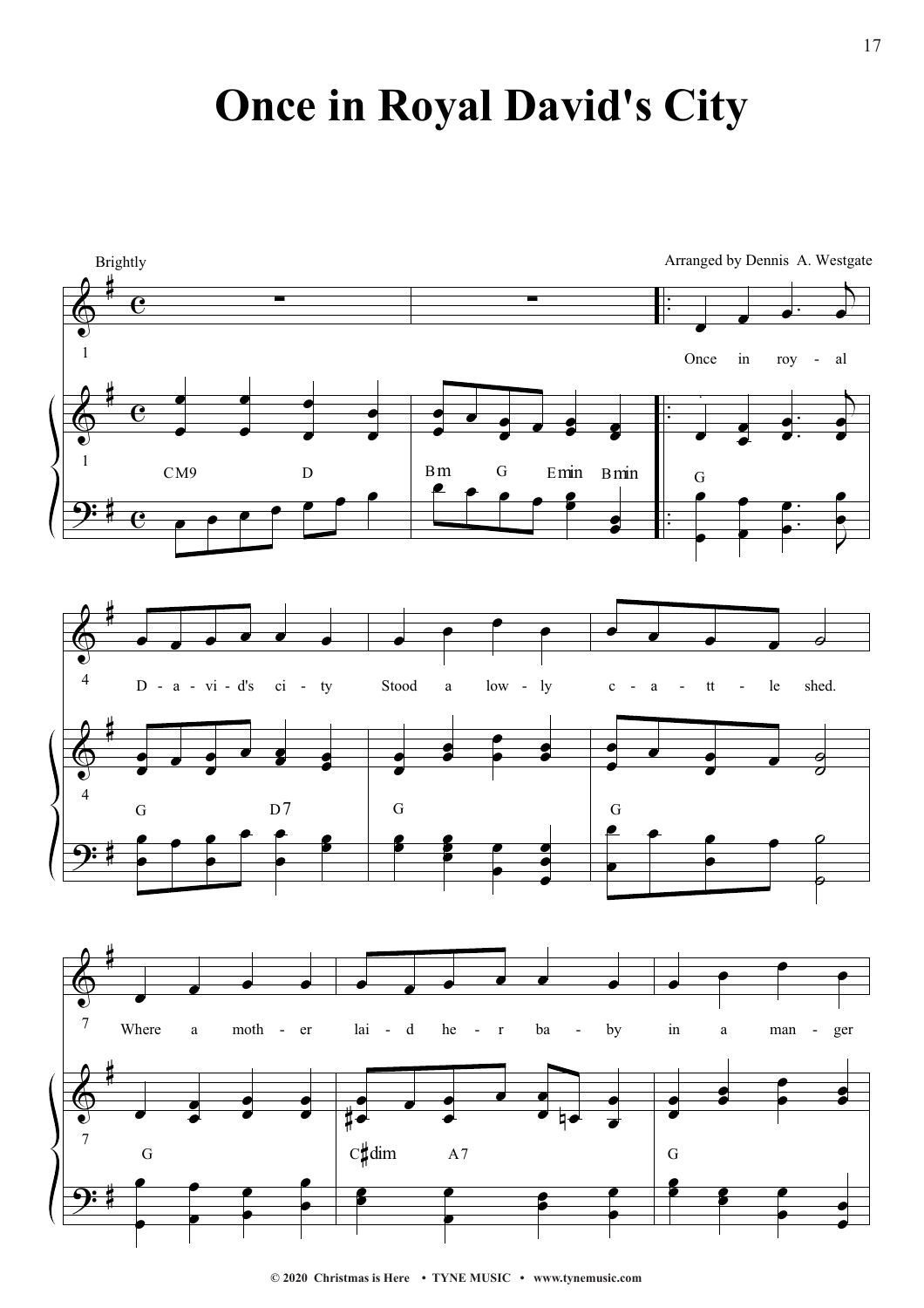#### **A Christmas Calypso**

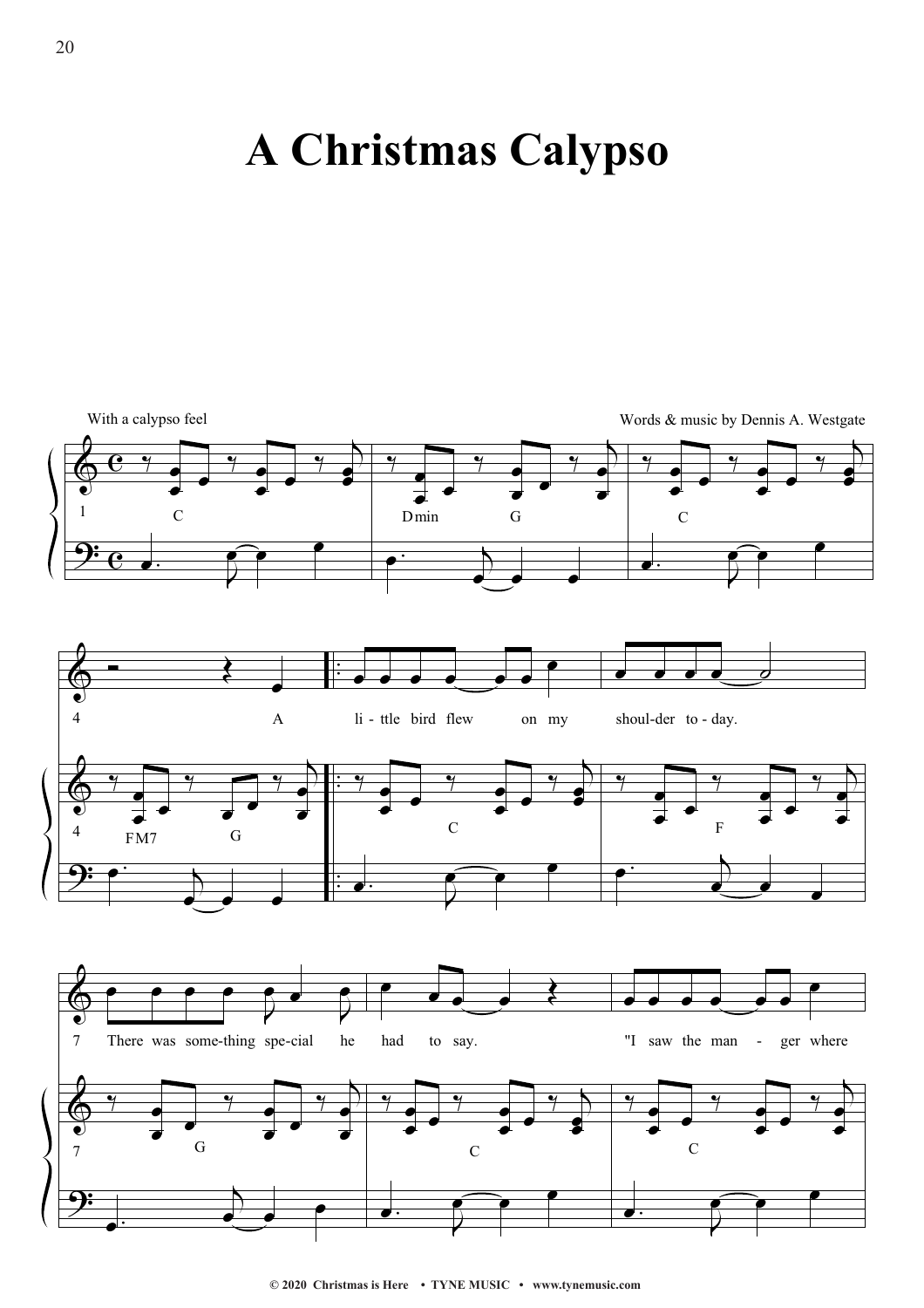**2** Come All Ye Faithful



**<sup>© 2020</sup> Christmas is Here • TYNE MUSIC • www.tynemusic.com**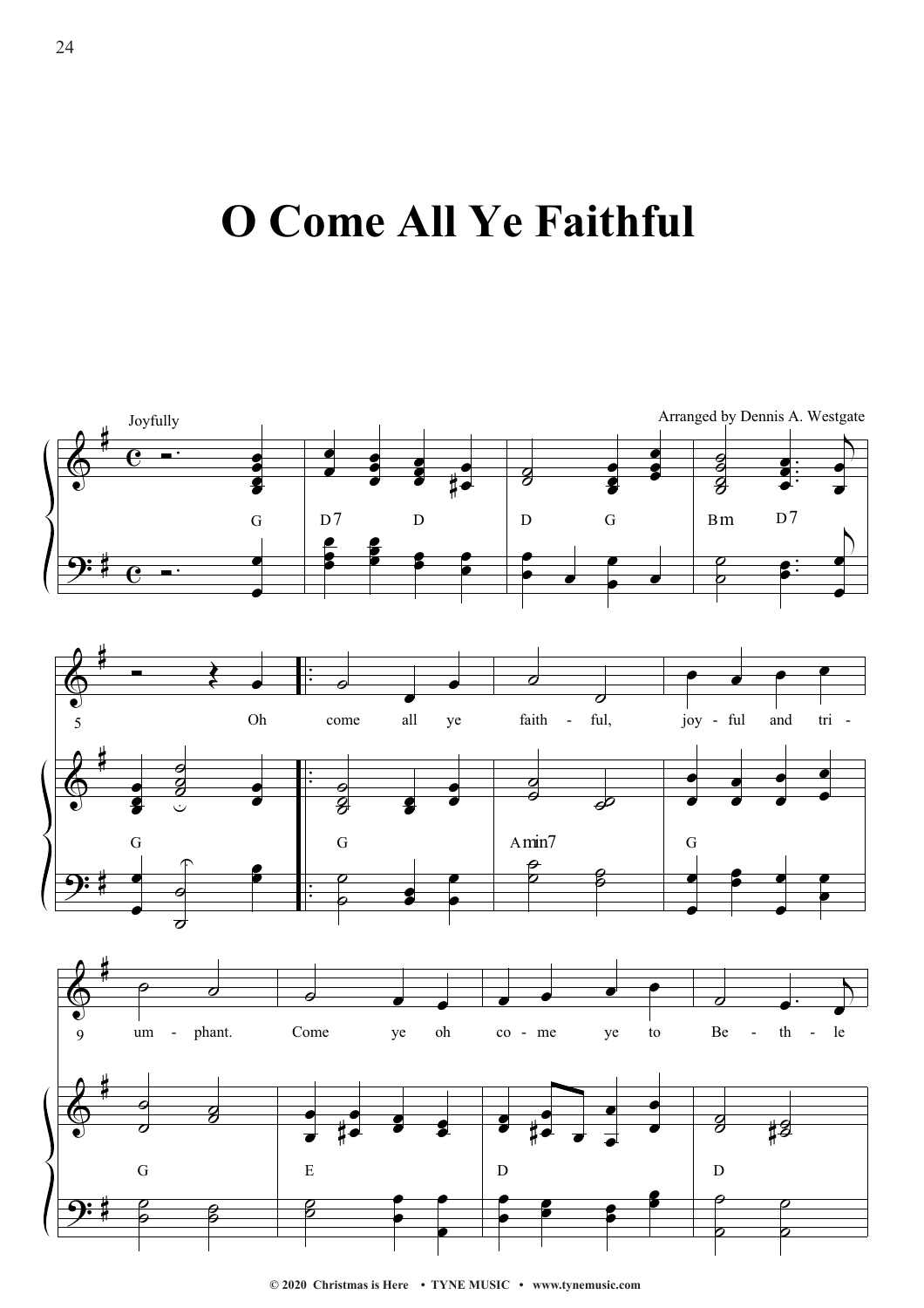#### **Thoughts of Christmas**

Words & Music by Dennis A. Westgate



<sup>© 2020</sup> Christmas is Here • TYNE MUSIC • www.tynemusic.com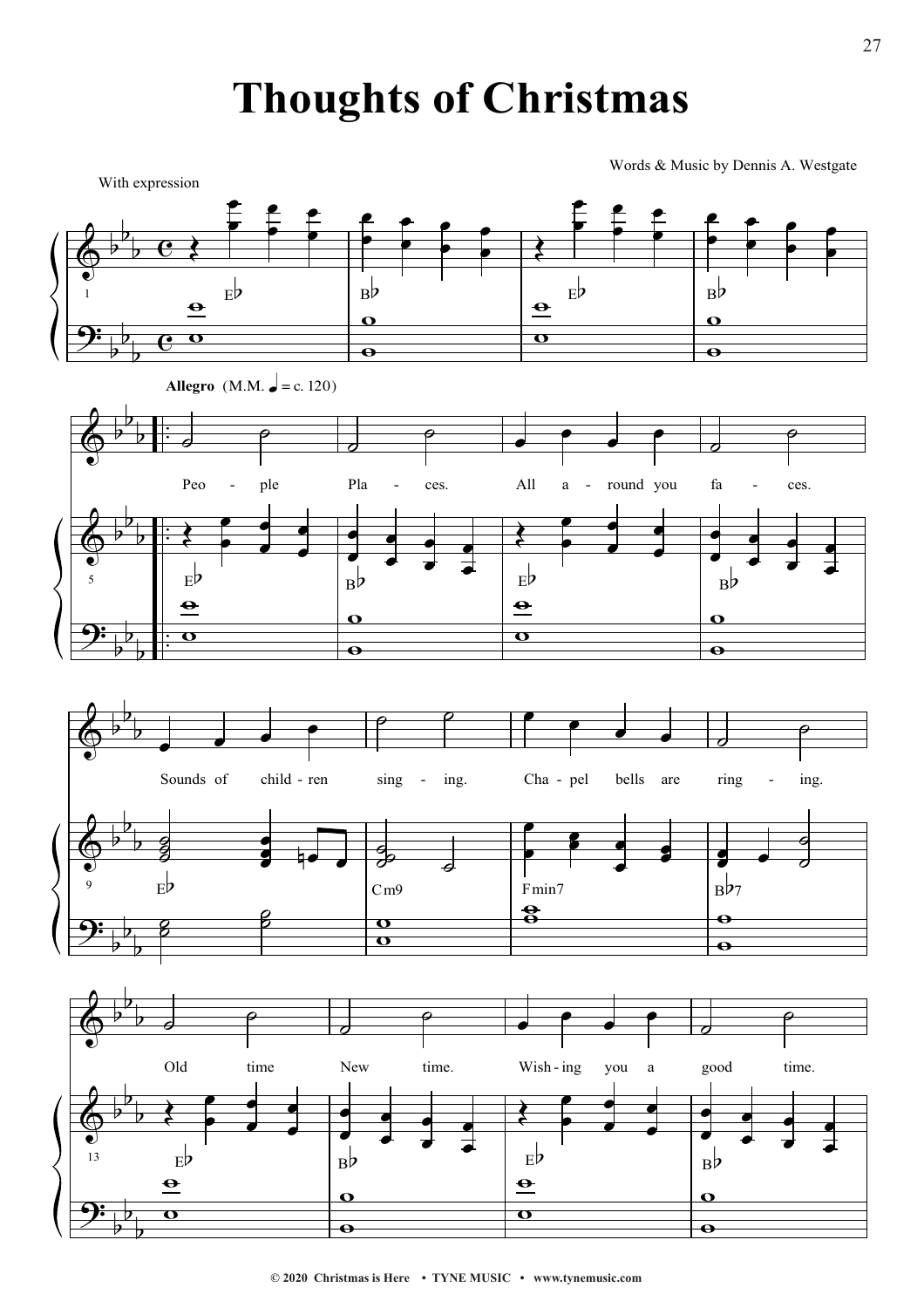#### **Christmas Wishes**



```
© 2020 Christmas is Here • TYNE MUSIC • www.tynemusic.com
```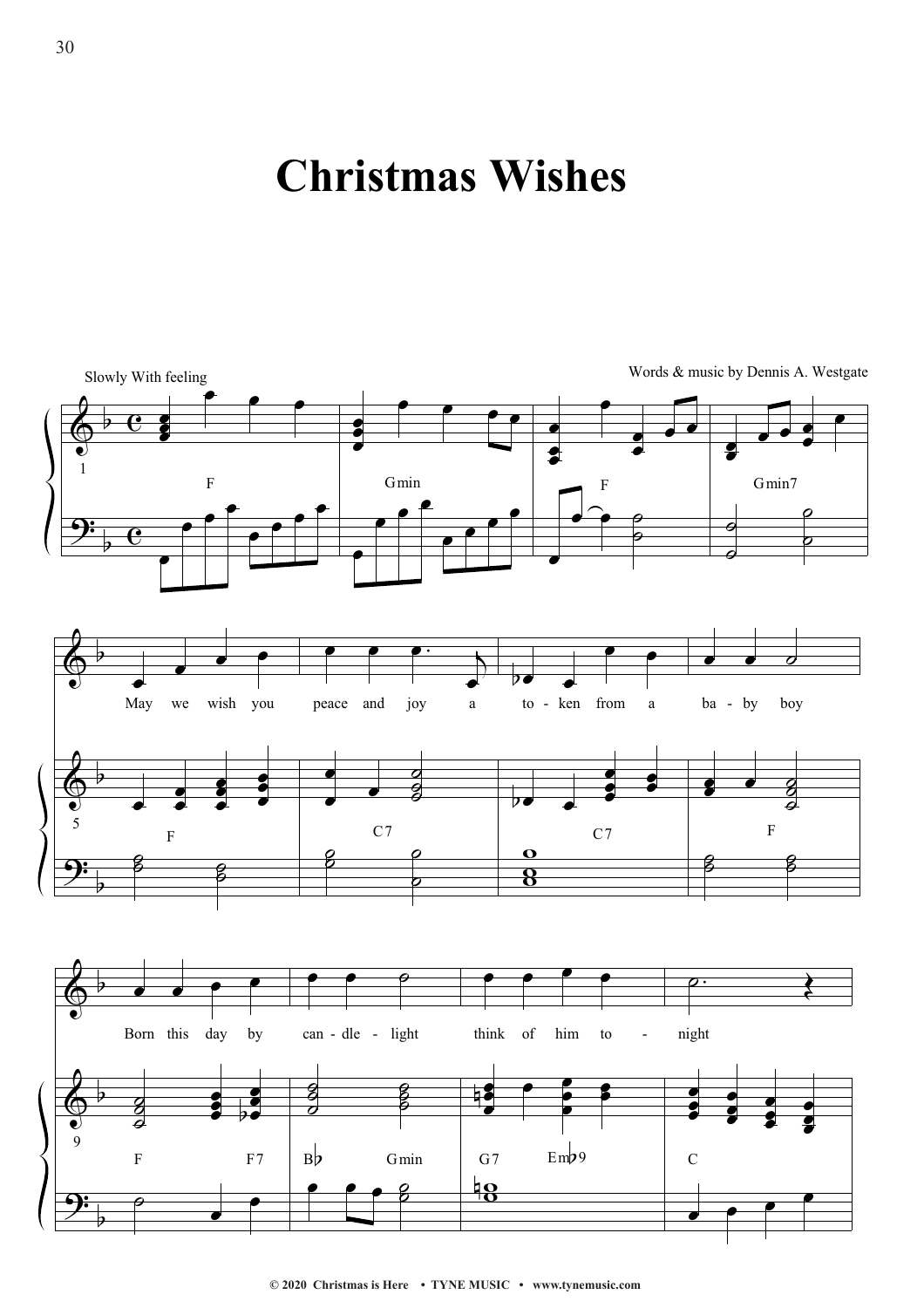## **Silent Night**



```
© 2020 Christmas is Here • TYNE MUSIC • www.tynemusic.com
```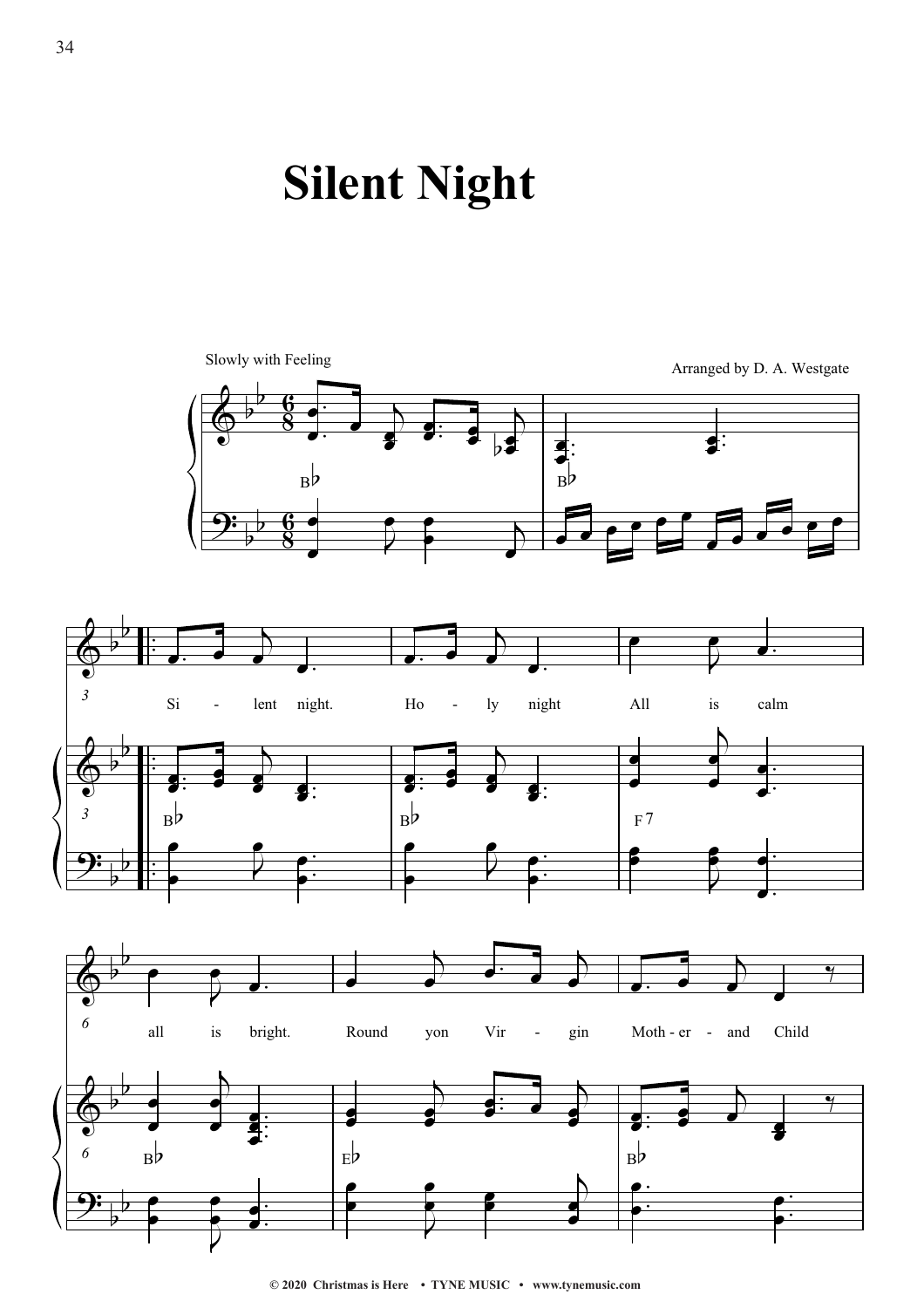### **Hey Ding a Dong**

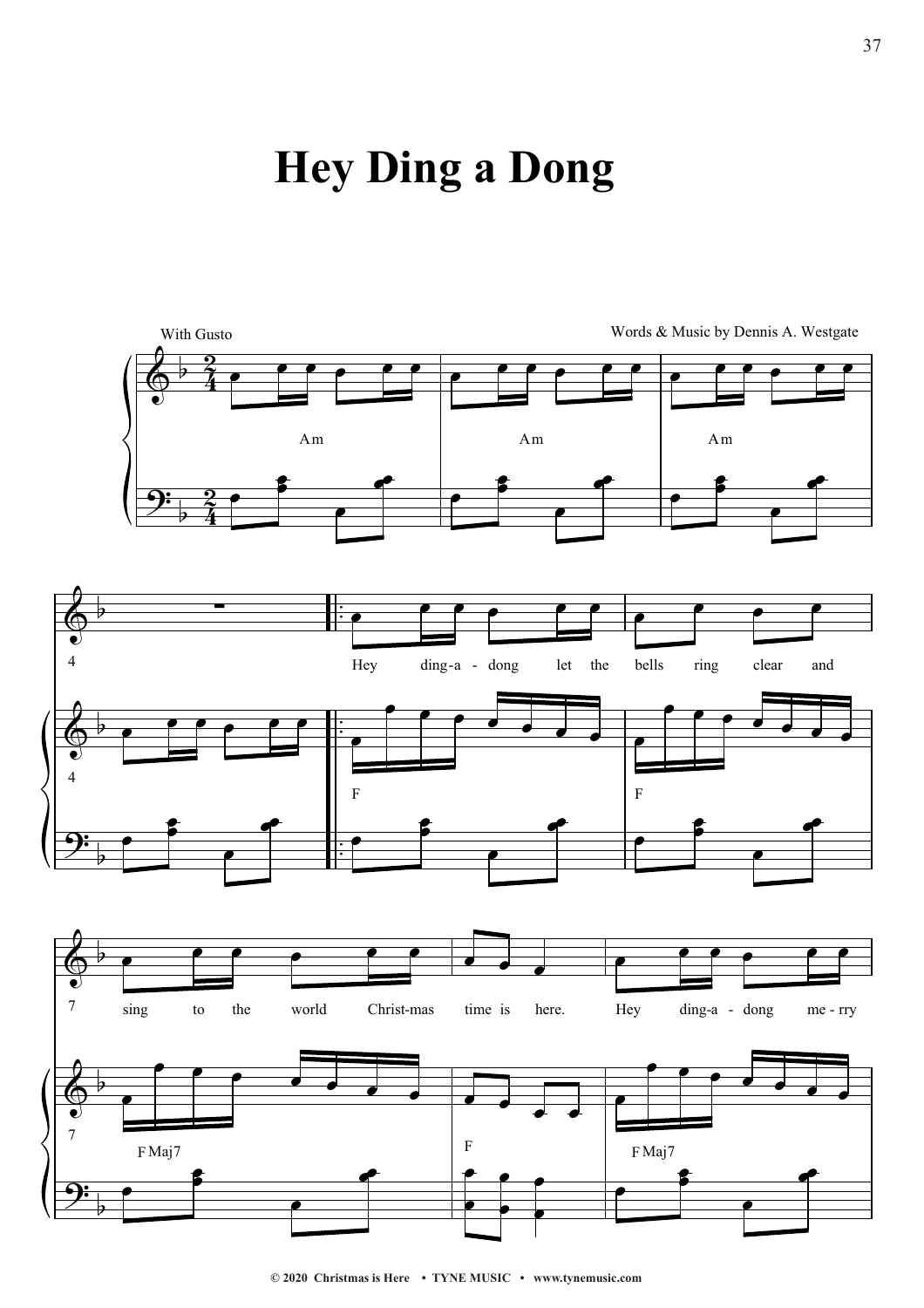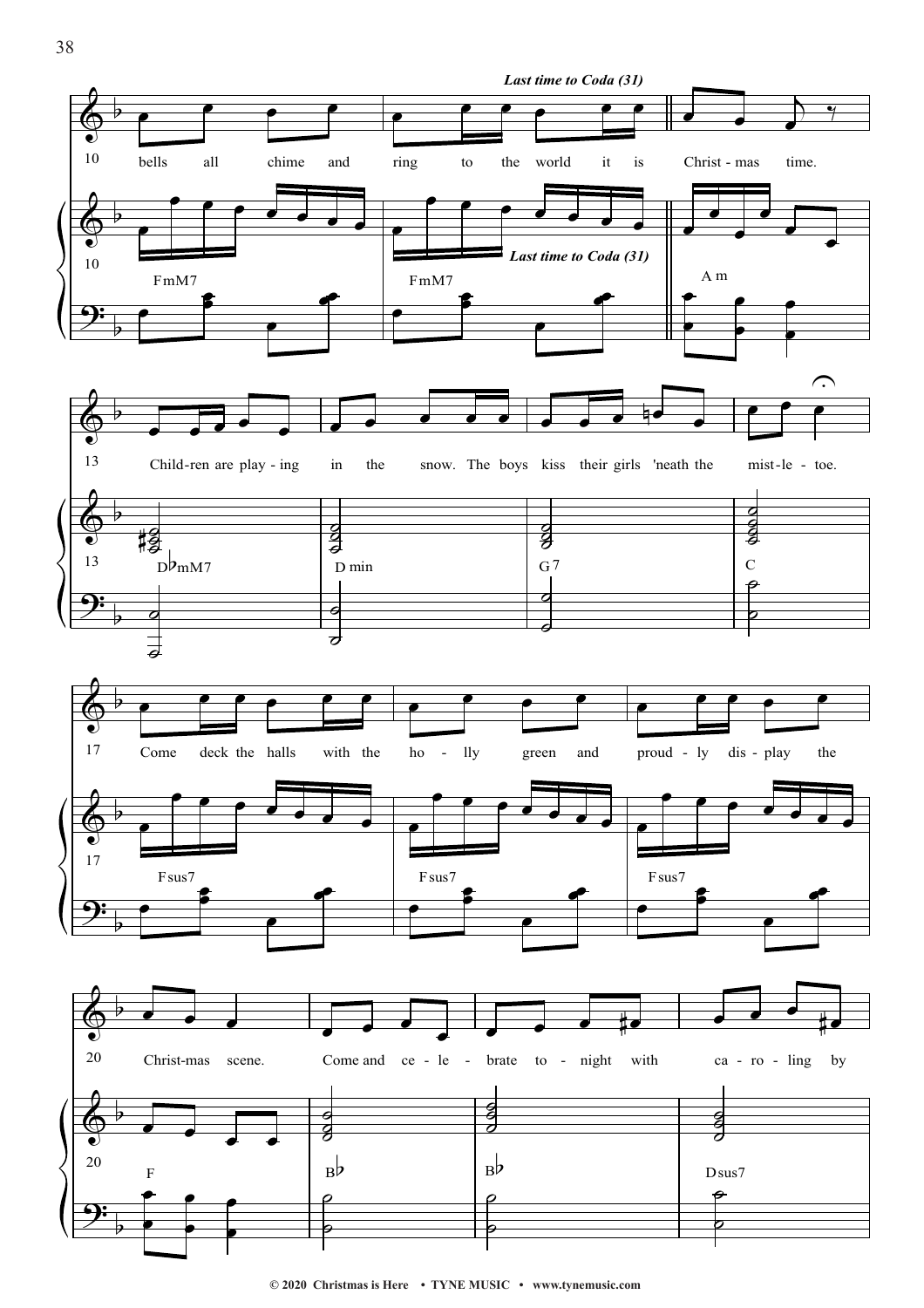### **Jingle Bells**

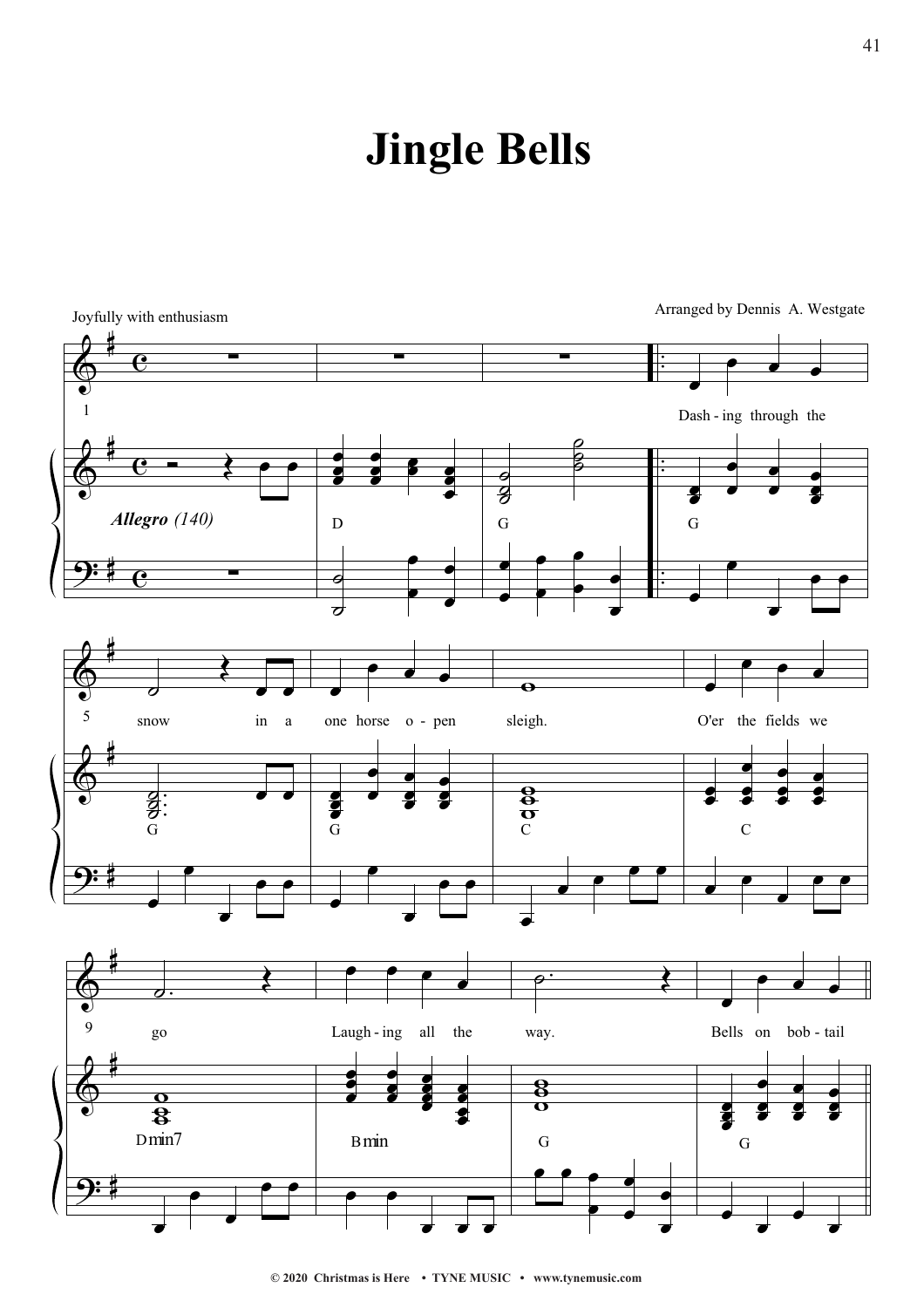

<sup>© 2020</sup> Christmas is Here • TYNE MUSIC • www.tynemusic.com